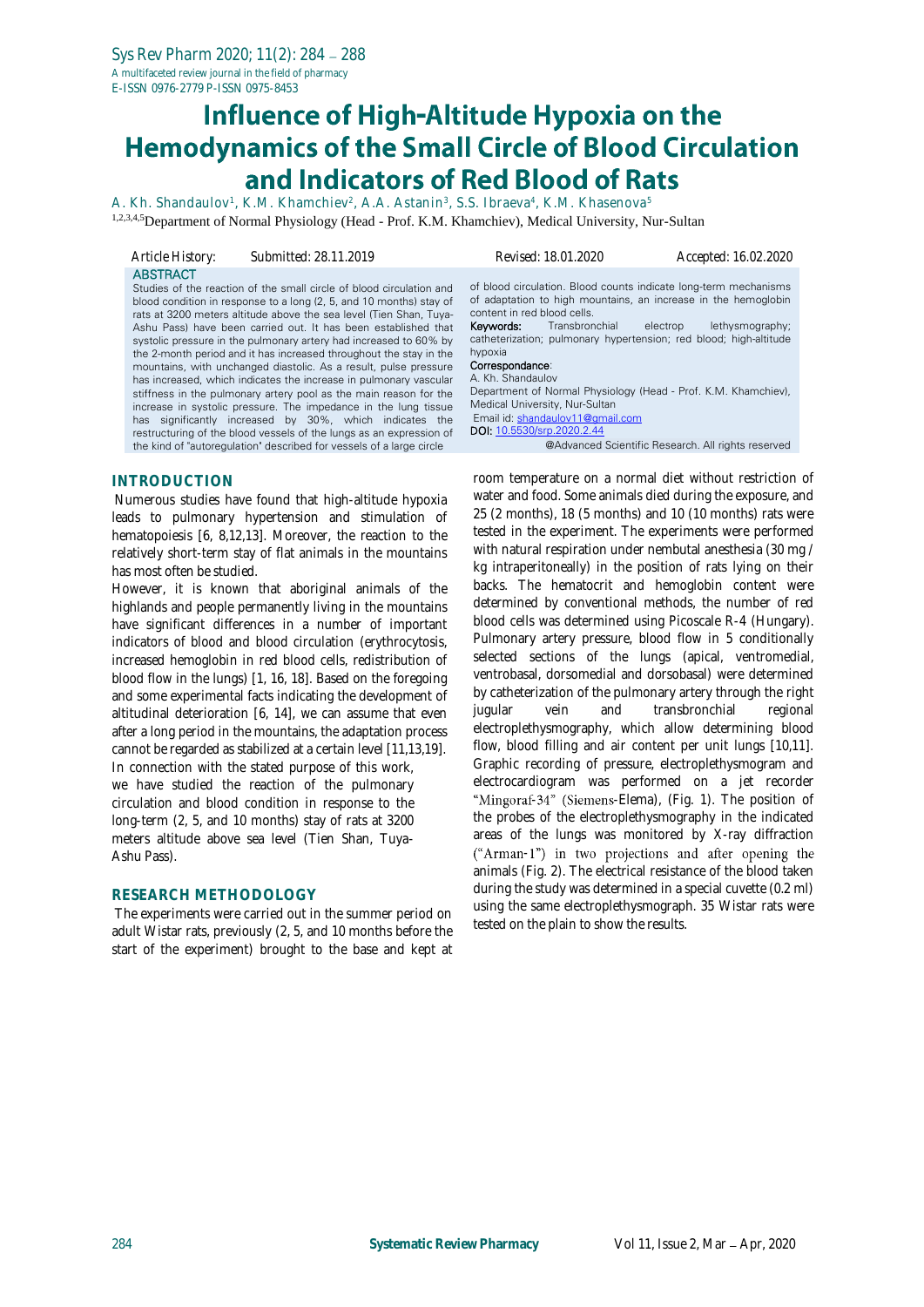*A. Kh. Shandaulov et al.: Influence of High-Altitude Hypoxia on the Hemodynamics of the Small Circle of Blood Circulation and Indicators of Red Blood of Rats*



**Figure 1.** Recording of the electrocardiogram tracings, electroplethysmogram and pressure in the pulmonary artery. Electrocardiogram - 1, electroplate imaging - 2, pressure in the pulmonary artery - 3.



**Figure 2.** Radiograph of rat chest

a - side view; b - anteroposterior projection. Two electroplethysmograph probes with electrodes at the ends are visible against the background of the pulmonary field. X-ray contrast mandrin placed in the lumen of the catheter, is visible on the contour of the heart at the end of which the lumen of the pulmonary artery is.

The material has been processed statistically using Student's criterion. The result was considered reliable at  $p \triangleleft 0.05$ .

### **RESULTS AND DISCUSSION**

It is noteworthy that the mass of animals after 2 months

exposure was 29% lower than in the control, and sold stings decreased steadily (see table). This picture is also observed with a long stay of a person in the mountains [3,9] and is indirect evidence of the lack of stabilization of the adaptation process even for such a long stay for rats in high mountains.

The number of red blood cells at this time, as well as the hematocrit and the electrical resistance of the blood, which mainly depends on the number of red blood cells, did not significantly change compared to the control in that blood) was significantly higher (see table).

| Index                         | Monitoring                   | Period of stay in the mountains, months |                                    |                                     |  |
|-------------------------------|------------------------------|-----------------------------------------|------------------------------------|-------------------------------------|--|
|                               |                              |                                         |                                    |                                     |  |
| Pressure, inch Hg<br>systolic | $22,6 \pm 1,0$<br>$12,3+0,8$ | $36.1 \pm 2.7**$<br>$11.9 \pm 1.5$      | $35,9 \pm 3,7**$<br>$12,6 \pm 1,5$ | $45,5 \pm 4,8$ **<br>$12,0 \pm 1,9$ |  |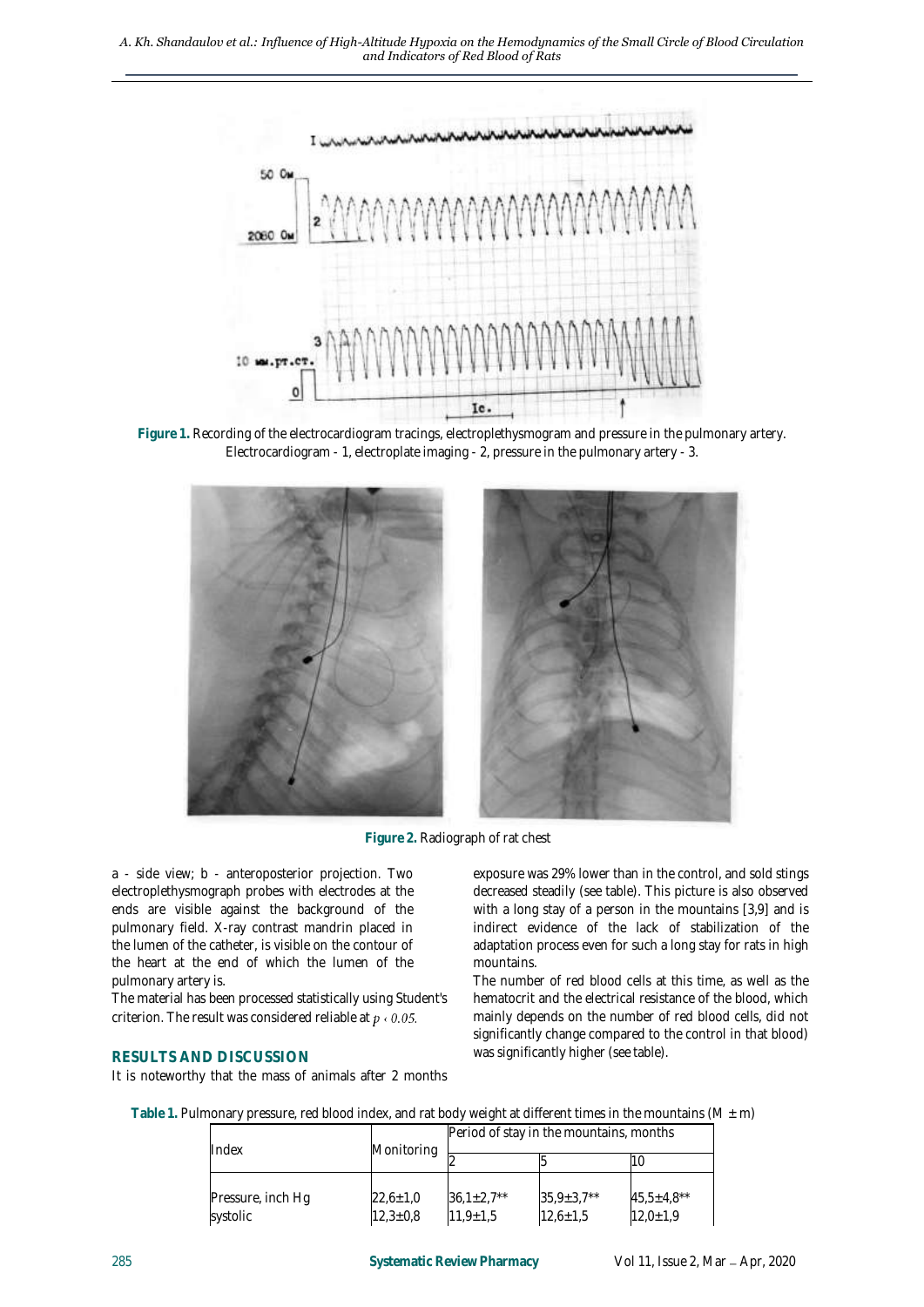*A. Kh. Shandaulov et al.: Influence of High-Altitude Hypoxia on the Hemodynamics of the Small Circle of Blood Circulation and Indicators of Red Blood of Rats*

| diastolic                 |                |                 |                 |                |
|---------------------------|----------------|-----------------|-----------------|----------------|
| Electrical resistivity of | $173 + 4$      | $172 + 4$       | $155 \pm 6^*$   | $174 + 14$     |
| blood                     | $172 + 3$      | $198 + 4**$     | $215+7**$       | $255 \pm 8**$  |
| Ом⋅см                     | $44.2 \pm 0.7$ | $45,5 \pm 0,6$  | $45.0 \pm 2.2$  | $45.4 \pm 2.1$ |
| Hemoglobin, g/l           |                |                 |                 |                |
| Hematocrit, % Number of   | $7,42\pm0,36$  | $6.79 \pm 0.31$ | $6,08\pm0,40^*$ | $7,46\pm0.43$  |
| red blood cells, * 1012/I | $355+12$       | $254+6**$       | $210+6**$       | $189+16**$     |
| Body weight, g            |                |                 |                 |                |

Note. One asterisk -  $p$  < 0.05, [two -  $p$ < compared to the control.

The systolic pressure in the pulmonary artery by the 2 month period was increased by 60% with unchanged diastolic (see table). As a result, the pulse pressure significantly increased, which indirectly indicated the increase in the stiffness of the vessels of the pulmonary artery basin as the main reason for the increase in systolic pressure. This is confirmed by an approximate calculation of the characteristic impedance [2,4], which reflects the measure of counteraction of rather large vessels of the pulmonary bed to a pulsating blood flow. The impedance has increased approximately by 30%, which may indicate an approximate restructuring of these vessels as an expression of the peculiar "autoregulation" described earlier [5,7] for vessels of a large circle of blood circulation. It should be noted that hypoxic stimulation of carotid and aortic chemoreceptors has also led to a decrease in the extensibility of the pulmonary arteries [4].

As you know, pulmonary hypertension is attributed to the role of redistributive (for blood flow), a functionally appropriate acting factor [17]. When analyzing the behavior of blood flow and blood supply to the lungs after a 2-month adaptation of rats to high-altitude hypoxia, only in the ventromedial region a significant decrease in these indicators was noted (Pictures. 1 and 2).

Stay in the mountains for 5 months leads to the return of blood flow and blood supply in the mentioned area to the initial level, and increased pressure in the pulmonary artery persists (see the table). The greatest changes in this period are observed in the blood - the electrical resistivity, hematocrit, and the number of red blood cells decrease, but the hemoglobin content continues to increase. This leads to the increase in the oxygen capacity of the blood to 29 ml / 100 ml, which even with a slightly reduced number of red blood cells improvesthe supply of oxygen to the body. The metabolic shifts, leading to a change in the affinity of oxygen for hemoglobin and an increase in its return to tissues, probably also contribute to this [4].



The ordinate axis is ml / min / 100 cm3 of lung volume. The abscissa shows months of adaptation. 1 - the apical part of the lung, 2 - ventromedial, 3 - dorsomedial, 4 - ventrobasal, 5 - dorsobasal.

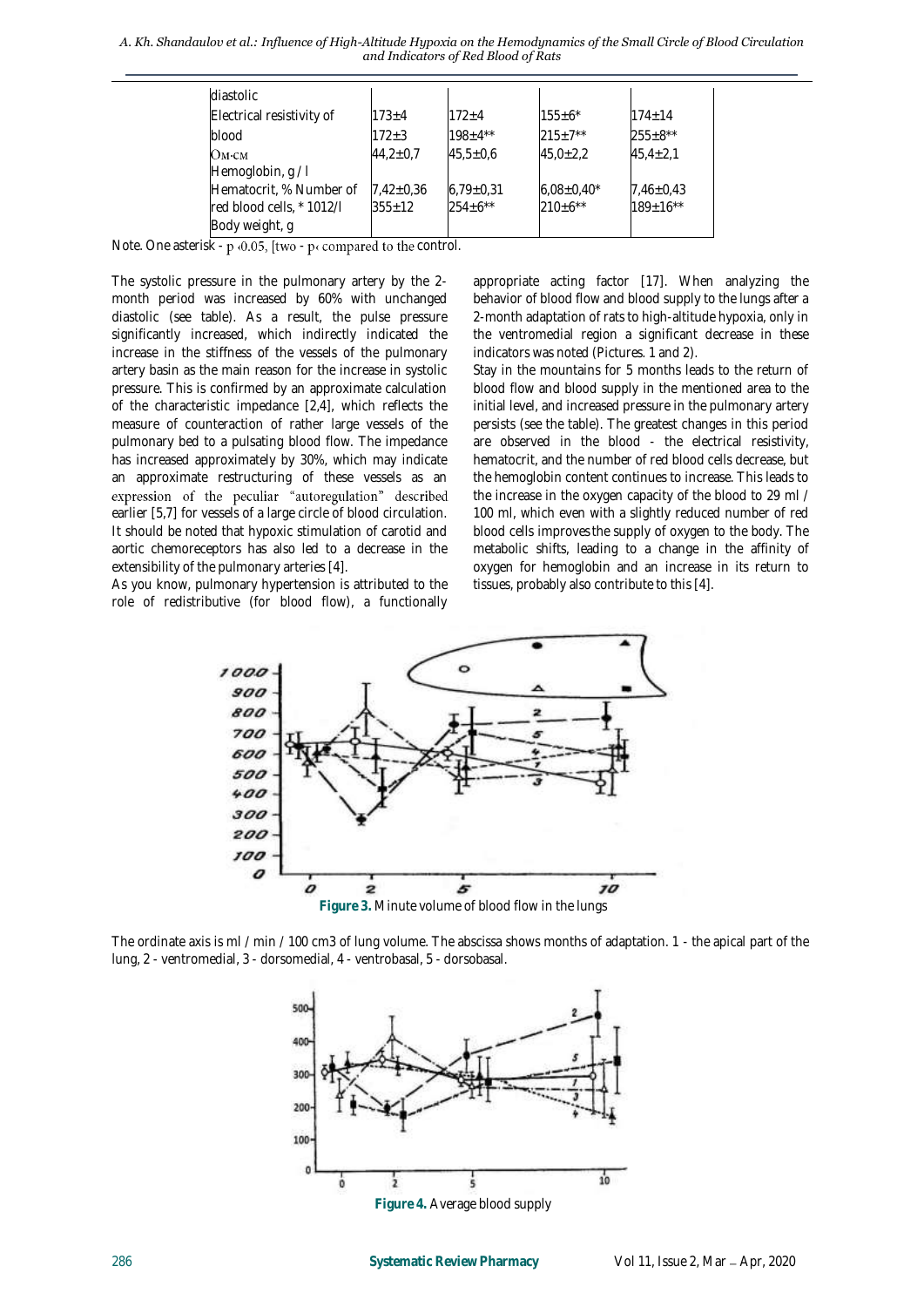*A. Kh. Shandaulov et al.: Influence of High-Altitude Hypoxia on the Hemodynamics of the Small Circle of Blood Circulation and Indicators of Red Blood of Rats*

On the ordinate axis - ml / 100cm3 of lung volume of various lung sections in rats at different periods of stay in the mountains. The remaining notation is the same as in fig. 1.

At the 10-month adaptation stage (Picture 3), a further increase in systolic pressure is observed in the absence of an increase in diastolic pressure (see table). Blood flow increases in the ventromedial region, while in the apical region, while in the apical part of the lung, it significantly

decreases (see Picture 1). According to the severity of the blood supply reaction, the ventromedial region is again the most labile (see Picture 2). The mechanisms of this redistribution are still unclear and do not fit into the wellknown schemes of a more uniform regional blood flow in conditions of high-altitude hypoxia [12, 13]. Probably, in this case, more complex adaptive rearrangements of the cardiovascular system occur [2.5].



**Figure 5.** Pressure curves in the pulmonary artery and electroplethysmogram of rats at different periods of stay in the mountains: a - 3 days, b - 60 days, c - 300 days

1- Electrocardiogram, 2- electroplethysmogram of the dorsal base of the lung, 3- pressure in the pulmonary artery; The calibration signals and the basic value of the electrical resistance, as well as zero pressure, are shown at the left of the curves. At the bottom is the time stamp.

## **CONCLUSION**

The tests and proved facts show that one of the constantly and long-acting mechanisms of adaptation to high altitude is an increase in the hemoglobin content in red blood cells and a corresponding increase in the oxygen capacity of the blood. Along with a change in the hemoglobin dissociation constant and adaptation to hypoxia at the tissue level [1, 7], this forms the basis of an energetically more favorable adaptive mechanism. The role of red blood cells in the conditions of the Tien Shan high mountains, apparently, is not so significant, at least at earlier dates in the mountains [6, 8].

As for the role of pulmonary hypertension, as our study has shown, systolic type hypertension, additional studies are needed here to clarify both the intimate mechanisms of its origin and its role in the regional redistribution of blood flow and blood supply to the lungs.

- REFERENCES<br>1. Vetosh A.N., 1. Vetosh A.N., Alekseeva O.S. Physiological characteristics of the organism of Wistar rats under conditions of increasing hypoxic stimulus // Pathogenesis. -2011.-V. 9 (3).,. № 23.- P.11- 17.
- 2. Donina Zh.A., Baranova E.V., Alexandrova N.P. Conjugated reactions of respiration and hemodynamics of anesthetized rats to progressive acute normoboric hypoxia // Ros. fiziol. journal them I.M. Sechenov. 20a5.- V. 101., №. 10.- P. 1169-1180.
- 3. Yevlakhov V.I., Belts I.Z. Physiology of pulmonary venous vessels // Ross. fiziol. journal them. M. Sechenov. 2018.-V.104., Nº. 10.- P. 1136-1151.
- 4. Yevlakhov V.I., Belts I.Z., Ovsyannikov V.I., Shaydakov E.V. Modern aspects of the regulation of pulmonary circulation in normal and experimental pathology // Med. Acad. Journal. 2013. -  $N_e$ . 13 (4). - P. 54-65.
- 5. Ivanov KP On the physiological problems of alveolar blood circulation in the lungs // Ross. fiziol. journal them. M. Sechenov. 2014.-V. 100., №. 12-. P. 1382-1389.
- 6. Ivanov K.P., Melnikova N.N. Blood circulation in the lungs of a rat with a decrease in the oxygen content in the inhaled air // Bull. an expert. biol. and honey. 2012.- V.154., No. 8.- P.161- 167.
- 7. Kotelnikov V.N., Osipov I.O., Zayats Yu.V., Gelzer B.I. Assessment of autonomic regulation of the heart in acute exogenous normoboric hypoxia of varying severity in the experiment // Bull. an expert. biol. and honey. 2017.-V. 164., №. 11.- P. 541-547.
- 8. Lukyanova L.D., Kirova Yu.I., Sukoyan G.V. New on the signaling mechanisms of adaptation to hypoxia and their role in systemic regulation // Pathogenesis. 2011.- V. 9, No. 3.- P. 4-14.
- 9. Lukyanova L.D. Modern problems of adaptation to hypoxia. Signal mechanisms and their role in system regulation // Patol. fiziol. and expert. ter. 2011.- No. 1.-P. 3-19.
- 10. Mazhbich B. I., Kuzminykh L. P. // Transbronchial regional electropletismography of the lungs. - Novosibirsk, 1986 - P. 20-32.
- 11. Mazhbich IB, Kuzminykh L.P. // Pressure in the pulmonary artery and transbronchial electroplethysmography in rats. Bull. an expert. biol. and honey. 1986.-TV SI., №. 6.- P. 762- 765.
- 12. Mazhbich B.I., Umarov K.S., Shandaulov A.Kh. et al. Effect of alpine hypoxia on blood circulation in a small circle in rats / / Fiziol. jury. USSR. 1989.- V. 75., No. 12.- P. 1718-1724.